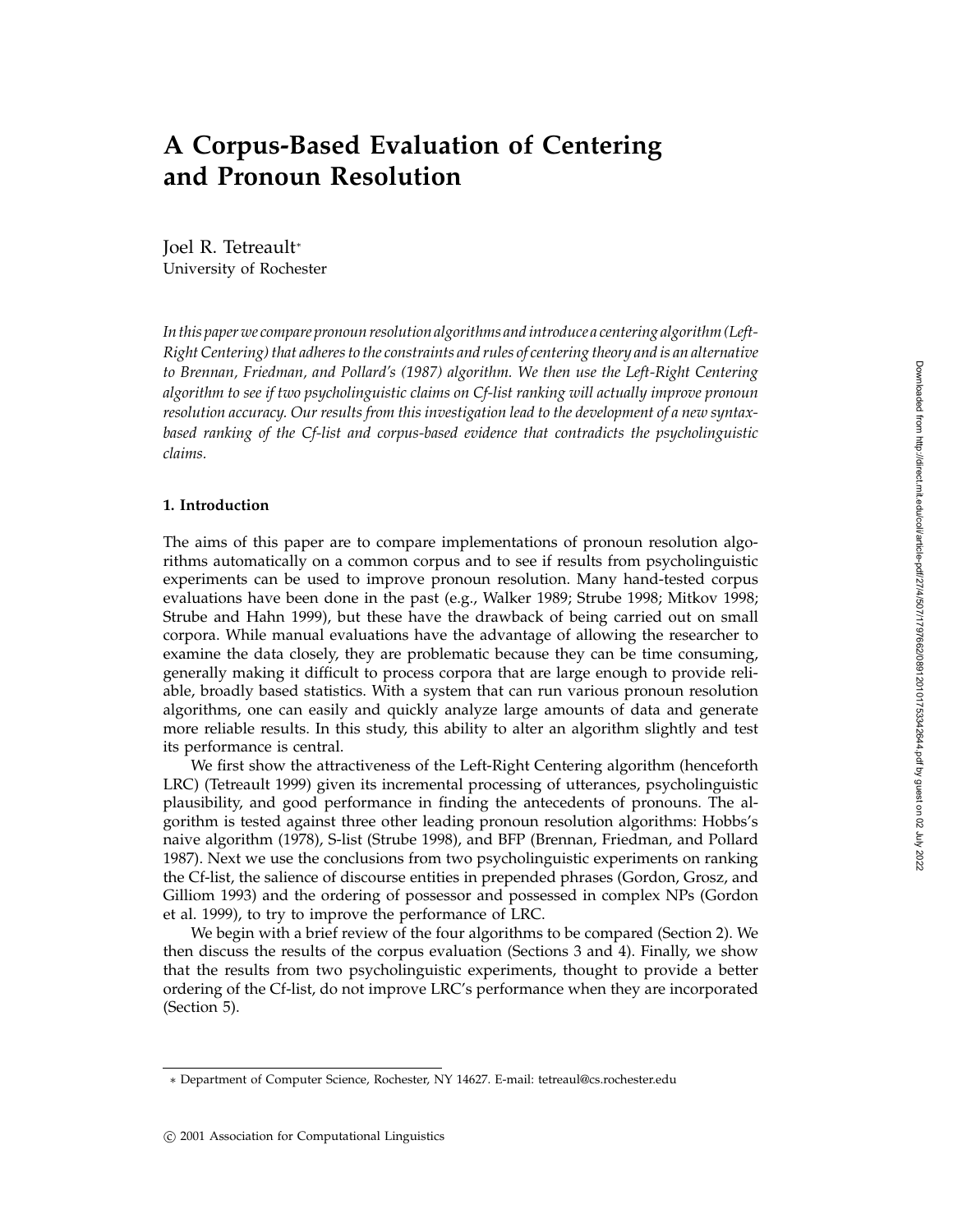## **2. Algorithms**

## **2.1 Hobbs's Algorithm**

Hobbs (1978) presents two algorithms: a naive one based solely on syntax, and a more complex one that includes semantics in the resolution method. The naive one (henceforth, the Hobbs algorithm) is the one analyzed here. Unlike the other three algorithms analyzed in this project, the Hobbs algorithm does not appeal to any discourse models for resolution; rather, the parse tree and grammatical rules are the only information used in pronoun resolution.

The Hobbs algorithm assumes a parse tree in which each NP node has an N type node below it as the parent of the lexical object. The algorithm is as follows:

- 1. Begin at the NP node immediately dominating the pronoun.
- 2. Walk up the tree to the first NP or S encountered. Call this node *X*, and call the path used to reach it *p* .
- 3. Traverse all branches below node *X* to the left of path *p* in a left-toright, breadth-first manner. Propose as the antecedent any NP node that is encountered which has an NP or S node between it and *X*. If no antecedent is found, proceed to Step 4.
- 4. If node *X* is the highest S node in the sentence, traverse the surface parse trees of previous sentences in order of recency, the most recent first; each tree is traversed in a left-to-right, breadth-first manner, and when an NP node is encountered, propose it as the antecedent. If *X* is not the highest S node in the sentence, continue to Step 5.
- 5. From node *X*, go up the tree to the first NP or S node encountered. Call this new node  $X$ , and call the path traversed to reach it  $p$ .
- 6. If  $X$  is an NP node and if the path  $p$  to  $X$  did not pass through the N node that *X* immediately dominates, propose *X* as the antecedent.
- 7. Traverse all branches below node *X* to the left of path *p* in a left-toright, breadth-first manner. Propose any NP node encountered as the antecedent.
- 8. If *X* is an S node, traverse all branches of node *X* to the right of path *p* in a left-to-right, breadth-first manner, but do not go below any NP or S node encountered. Propose any NP node encountered as the antecedent.
- 9. Go to Step 4.

A match is "found" when the NP in question matches the pronoun in number, gender, and person. The algorithm amounts to walking the parse tree from the pronoun in question by stepping through each NP and S on the path to the top S and running a breadth-first search on NP's children left of the path. If a referent cannot be found in the current utterance, then the breadth-first strategy is repeated on preceding utterances.

Hobbs did a hand-based evaluation of his algorithm on three different texts: a history chapter, a novel, and a news article. Four pronouns were considered: *he* , *she* , *it*, and *they*. Cases where *it* refers to a nonrecoverable entity (such as the time or weather) were not counted. The algorithm performed successfully on 88.3% of the 300 pronouns in the corpus. Accuracy increased to 91.7% with the inclusion of selectional constraints.

#### **2.2 Centering Theory and BFP's Algorithm**

Centering theory is part of a larger theory of discourse structure developed by Grosz and Sidner (1986). These researchers assert that discourse structure has three compo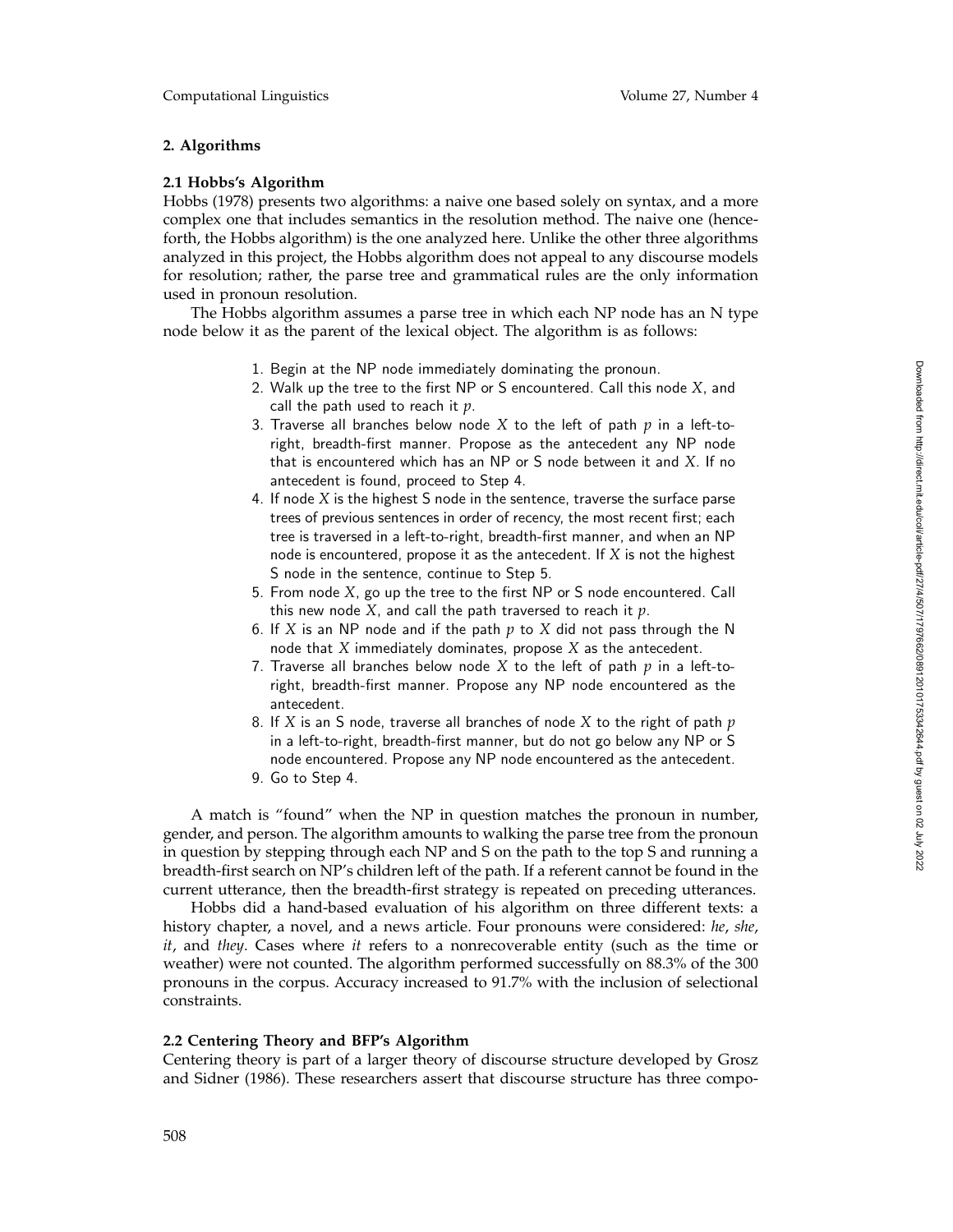nents: (1) a linguistic structure, which is the structure of the sequence of utterances; (2) the intentional structure, which is a structure of discourse-relevant purposes; and (3) the attentional state, which is the state of focus. The attentional state models the discourse participants' focus of attention determined by the other two structures at any one time. Also, it has global and local components that correspond to the two levels of discourse coherence. Centering models the local component of attentional state—namely, how the speaker's choice of linguistic entities affects the inference load placed upon the hearer in discourse processing. For example, referring to an entity with a pronoun signals that the entity is more prominently in focus.

As described by Brennan, Friedman, and Pollard (1987) (henceforth, BFP) and Walker, Iida, and Cote (1994), entities called **centers** link an utterance with other utterances in the discourse segment. Each utterance within a discourse has one **backwardlooking center** (Cb) and a set of **forward-looking centers** (Cf). The Cf set for an utterance  $U_0$  is the set of discourse entities evoked by that utterance. The Cf set is ranked according to discourse salience; the most accepted ranking is by grammatical role (by subject, direct object, indirect object). The highest-ranked element of this list is called the **preferred center** (Cp). The Cb represents the most highly ranked element of the previous utterance that is found in the current utterance. Essentially, it serves as a link between utterances. Abrupt changes in discourse topic are reflected by a change of Cb between utterances. In discourses where the change of Cb is minimal, the Cp of the utterance represents a prediction of what the Cb will be in the next utterance.

Grosz, Joshi, and Weinstein (1986, 1995) proposed the following constraints of centering theory:

## **Constraints**

For each utterance  $U_i$ , in a discourse segment D, consisting of utterances of  $U_1 \dots U_m$ :

- 1. There is precisely one Cb.
- 2. Every element of the Cf-list for  $U_i$  must be realized in  $U_i$ .
- 3. The center,  $Cb(U_i, D)$ , is the highest-ranked element of  $Cf(U_{i-1}, D)$  that is realized in *U i* .

In addition, they proposed the following rules:

#### **Rules**

For each utterance  $U_i$ , in a discourse segment D, consisting of utterances of  $U_1 \dots U_m$ :

- 1. If some element of  $Cf(U_{i-1}, D)$  is realized as a pronoun in  $U_i$ , then so is  $Cb(U_i, D)$ .
- 2. Transition states (defined below) are ordered such that a sequence of Continues is preferred over a sequence of Retains, which are preferred over sequences of Shifts.

The relationship between the Cb and Cp of two utterances determines the coherence between the utterances. Centering theory ranks the coherence of adjacent utterances with transitions that are determined by the following criteria:

- 1. whether or not the Cb is the same from  $U_{n-1}$  to  $U_n$ ;
- 2. whether or not this entity coincides with the Cp of *Un* .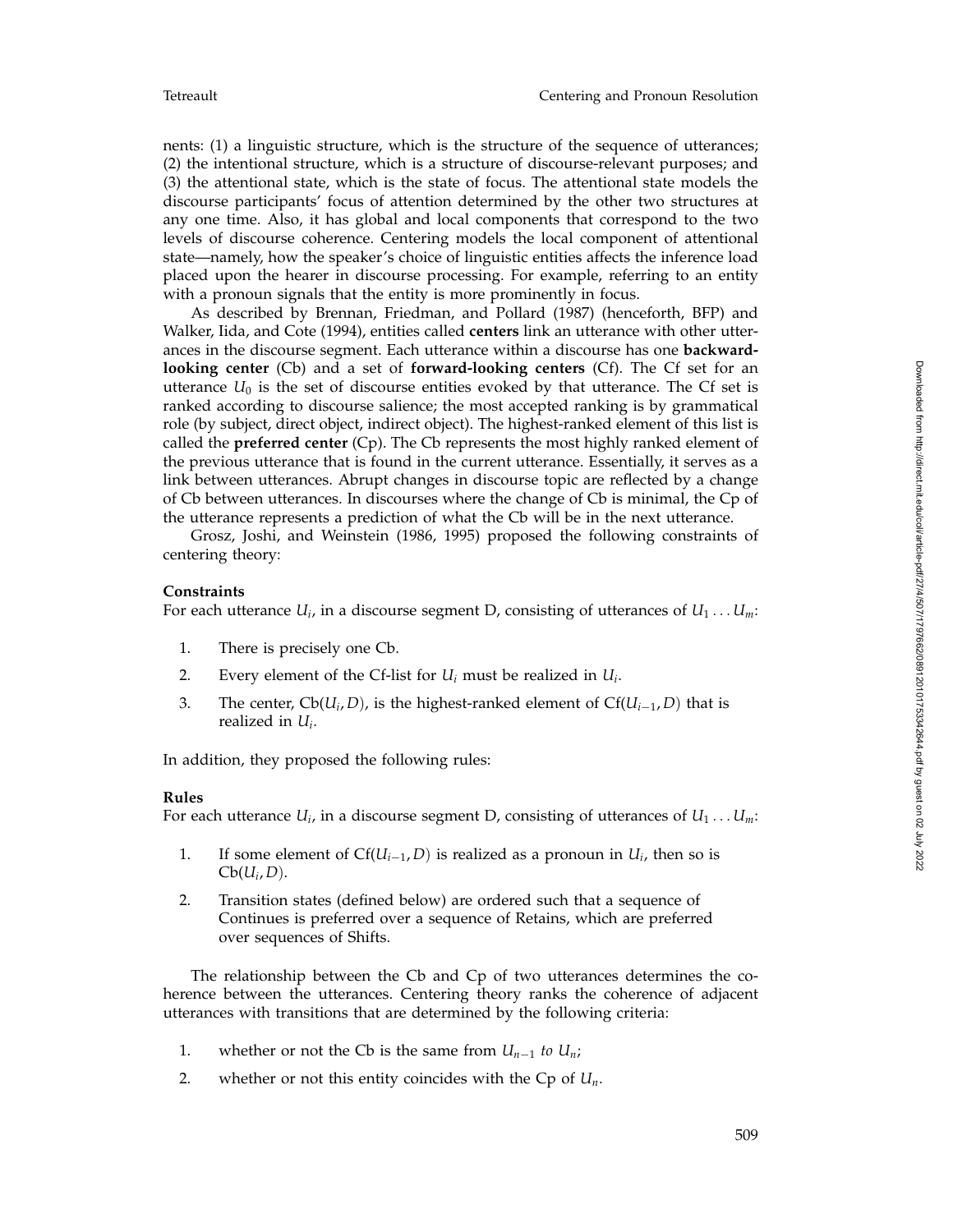| Table 1                     |  |
|-----------------------------|--|
| Centering transition table. |  |

|                       | $Cb(U_n) = Cb(U_{n-1})$ | $Cb(U_n)\neq Cb(U_{n-1})$ |
|-----------------------|-------------------------|---------------------------|
| $Cb(U_n)=Cp(U_n)$     | Continue                | Smooth Shift              |
| $Cb(U_n)=Cp(U_{n-1})$ | Retain                  | Rough Shift               |

BFP and Walker, Iida, and Cote (1994) identified a finer gradation in the Shift transition, stating that Retains were preferred over Smooth Shifts, which were preferred over Rough Shifts. Table 1 shows the criteria for each transition.

Given these constraints and rules, BFP proposed the following pronoun-binding algorithm based on centering:

- 1. **Generate** all possible *Cb* − *Cf* combinations.
- 2. **Filter** combinations by contraindices and centering rules.
- 3. **Rank** remaining combinations by transitions.

Walker (1989) compared Hobbs and BFP on three small data sets using hand evaluation. The results indicated that the two algorithms performed equivalently over a fictional domain of 100 utterances; and Hobbs outperformed BFP over domains consisting of newspaper articles (89% to 79%) and a task domain (Tasks) (51% to 49%).

## **2.3 The S-List Approach**

The third approach (Strube 1998) discards the notions of backward- and forwardlooking centers but maintains the notion of modeling the attentional state. This method, the S-list (salience list), was motivated by the BFP algorithm's problems with incrementality and computational overhead (it was also difficult to coordinate the algorithm with intrasentential resolution).

**2.3.1 The S-List.** The model has one structure, the **S-list**, which "describes the attentional state of the hearer at any given point in processing a discourse" (Strube 1998, page 1252). At first glance, this definition is quite similar to that of a Cf-list; however, the two differ in ranking and composition. First, the S-list can contain elements from both the current and previous utterance while the Cf-list contains elements from the previous utterance alone. Second, the S-list's elements are ranked not by grammatical role but by information status and then by surface order.

The elements of the S-list are separated into three information sets—**hearer-old discourse entities** (OLD), **mediated discourse entities** (MED), and **hearer-new discourse entities** (NEW)—all of which are based on Prince's (1981) familiarity scale. The three sets are further subdivided: OLD consists of **evoked** and **unused** entities; MED consists of **inferrables**, **containing inferrables**, and **anchored brand-new discourse intrasentential** entities; NEW consists solely of **brand-new** entities.

What sorts of NPs fall into these categories? Pronouns and other referring expressions, as well as previously mentioned proper names, are *evoked*. *Unused* entities are proper names. *Inferrables* are entities that are linked to some other entity in the hearer's knowledge, but indirectly. *Anchored brand-new* discourse entities have as their anchor an entity that is OLD.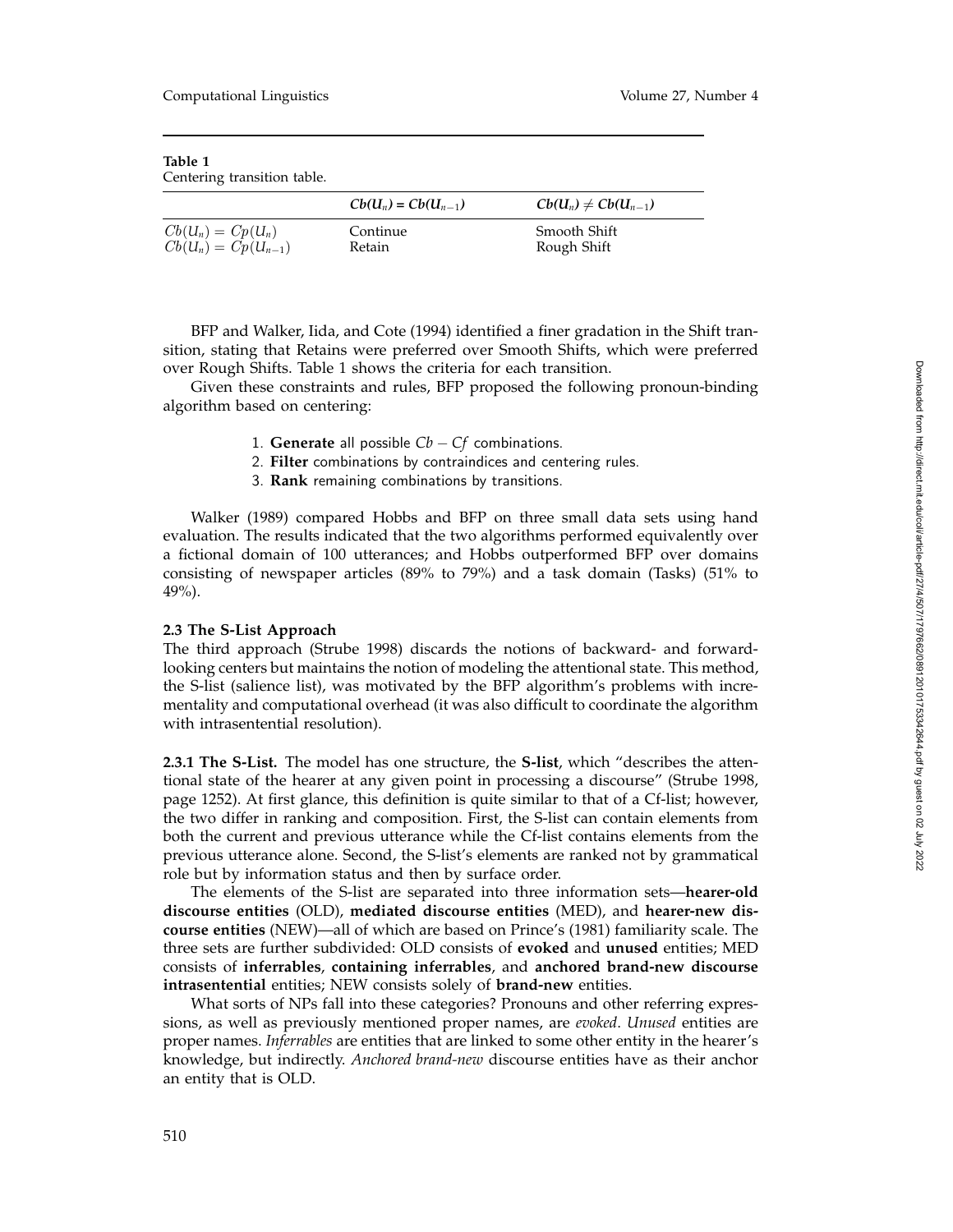The three sets are ordered by their information status. OLD entities are preferred over MED entities, which are preferred over NEW entities. Within each set, the ordering is by utterance and position in utterance. Basically, an entity of utterance *x* is preferred over an entity of utterance  $y$  if utterance  $x$  follows utterance  $y$ . If the entities are in the same utterance, they are ranked by position in the sentence: an entity close to the beginning of the sentence is preferred over one that is farther away.

**2.3.2 Algorithm.** The resolution algorithm presented here comes from Strube (1998) and personal communication with Michael Strube.

For each utterance  $(U_1 \ldots U_N)$ : for each entity within  $U_i$ :

- 1. If  $U_i$  is a pronoun, then find a referent by looking through the S-list left to right for one that matches in gender, number, person, and binding constraints. Mark entity as  $EVOKED<sup>1</sup>$
- 2. If *Ui* is preceded by an indefinite article, then mark *Ui* as BRAND-NEW.
- 3. If *Ui* is not preceded by a determiner, then mark *Ui* as UNUSED.
- 4. Else mark *Ui* as ANCHORED BRAND-NEW.
- 5. Insert *Ui* into the S-list given the ranking described above.
- 6. Upon completion of *Ui* remove all entities from the S-list that were not realized in *Ui*.

In short, the S-list method continually inserts new entities into the S-list in their proper positions and "cleanses" the list after each utterance to purge entities that are unlikely to be used again in the discourse. Pronoun resolution is a simple lookup in the S-list.

Strube did perform a hand test of the S-list algorithm and the BFP algorithm on three short stories by Hemingway and three articles from the *New York Times*. BFP, with intrasentential centering added, successfully resolved 438 pronouns out of 576 (76%). The S-list approach performed much better (85%).

## **2.4 Left-Right Centering Algorithm**

Left-Right Centering (Tetreault 1999) is an algorithm built upon centering theory's constraints and rules as detailed in Grosz, Joshi, and Weinstein (1995). The creation of the LRC algorithm is motivated by BFP's limitation as a cognitive model in that it makes no provision for incremental resolution of pronouns (Kehler 1997). Psycholinguistic research supports the claim that listeners process utterances one word at a time. Therefore, when a listener hears a pronoun, he or she will try to resolve it immediately; if new information appears that makes the original choice incorrect (such as a violation of binding constraints), the listener will go back and find a correct antecedent.

Responding to the lack of incremental processing in the BFP model, we have constructed an incremental resolution algorithm that adheres to centering constraints. It works by first searching for an antecedent in the current utterance; $\hat{f}$  if one is not found, then the previous Cf-lists (starting with the previous utterance) are searched

<sup>1</sup> In the original S-list formulation, pronouns are not the only entities that can be marked as EVOKED; nominal anaphora and previously mentioned proper names (to name just two) can also be EVOKED (Strube and Hahn 1999). In our implementation, pronouns are the only entities that can fall in this category.

<sup>2</sup> In this project, a sentence is considered an utterance.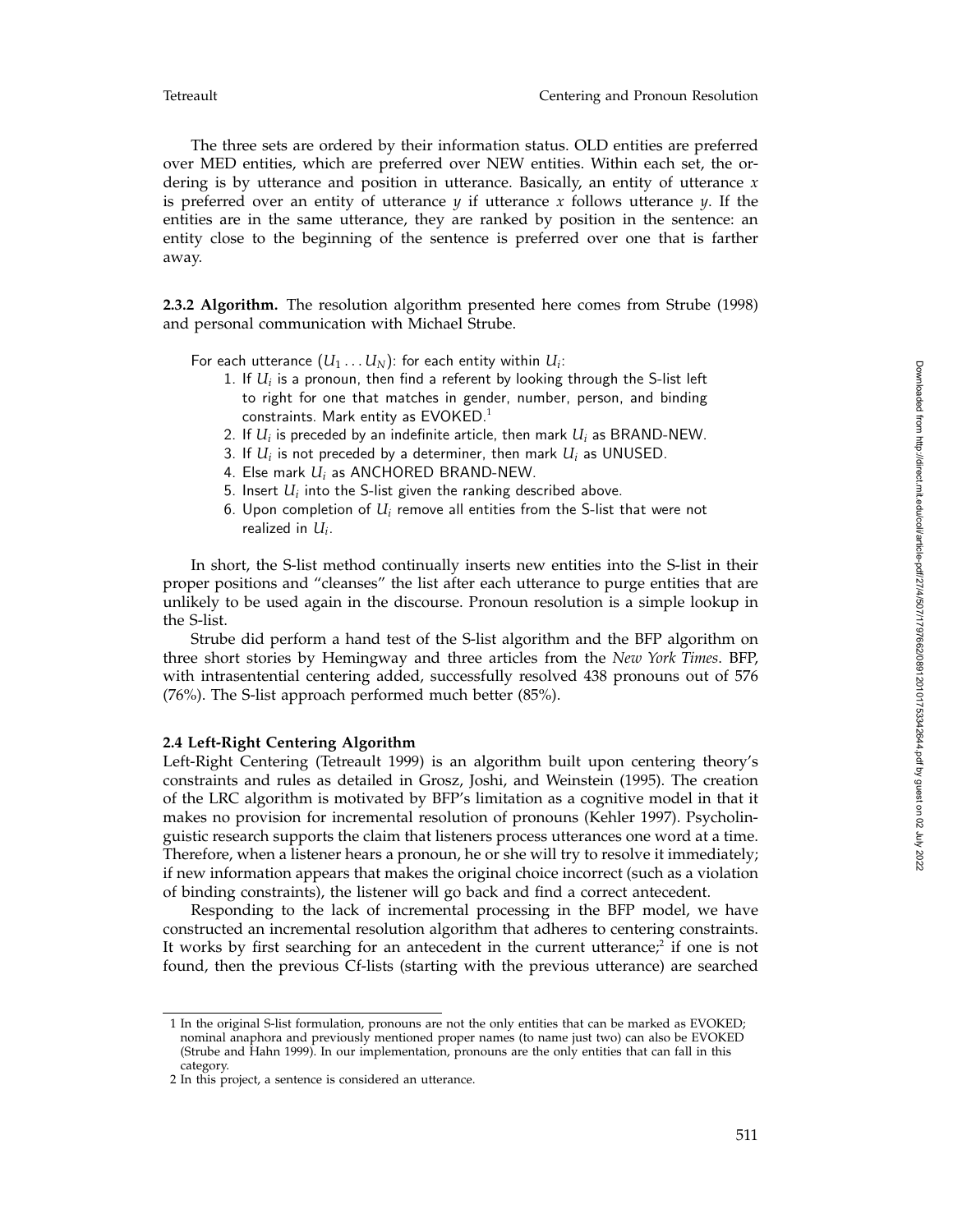left to right for an antecedent:

- 1. **Preprocessing—**from previous utterance:  $Cb(U_{n-1})$  and  $Cf(U_{n-1})$  are available.
- 2. **Process utterance**—parse and extract incrementally from *Un* all references to discourse entities. For each pronoun do:
	- (a) Search for an antecedent intrasententially in Cf-partial $(U_n)^3\,$  that meet feature and binding constraints. If one is found, proceed to the next pronoun within utterance. Else go to (b).
	- (b) Search for an antecedent intersententially in  $Cf(U_{n-1})$  that meets feature and binding constraints.
- 3.  $\bf{Create Cf—create Cf-list of }  $U_n$  by ranking discourse entities of  $U_n$  ac$ cording to grammatical function. Our implementation used a left-to-right breadth-first walk of the parse tree to approximate sorting by grammatical function.

It should be noted that while BFP makes use of Rule 2 of centering theory, LRC does not since Rule 2's role in pronoun resolution is not yet known (see Kehler [1997] for a critique of its use by BFP).

The preference for searching intrasententially before intersententially is motivated by the fact that large sentences are not broken up into clauses as Kameyama (1998) proposes. By looking through the Cf-partial, clause-by-clause centering is roughly approximated. In addition, the antecedents of reflexive pronouns are found by searching Cf-partial right to left because their referents are usually found in the minimal S.

There are two important points to be made about centering and pronoun resolution. First, centering is not a pronoun resolution method; the fact that pronouns can be resolved is simply a side effect of the constraints and rules. Second, ranking by grammatical role is very naive. In a perfect world, the Cf-list would consist of entities ranked by a combination of syntax and semantics. In our study, ranking is based solely on syntax.

## **3. Evaluation of Algorithms**

#### **3.1 Data**

All four algorithms were compared on two domains taken from the Penn Treebank annotated corpus (Marcus, Santorini, and Marcinkiewicz 1993). The first domain consists of 3,900 utterances (1,694 unquoted pronouns) in *New York Times* articles provided by Ge, Hale, and Charniak (1998), who annotated the corpus with coreference information. The corpus consists of 195 different newspaper articles. Sentences are fully bracketed and have labels that indicate part of speech and number. Pronouns and their antecedent entities are all marked with the same tag to facilitate coreference verification. In addition, the subject NP of each S subconstituent is marked.

The second domain consists of 553 utterances (511 unquoted pronouns) in three fictional texts taken from the Penn Treebank corpus, which we annotated in the same manner as Ge, Hale, and Charniak's corpus. The second domain differs from the first in that the sentences are generally shorter and less complex, and contain more *he* s and *she*s.

<sup>3</sup> Cf-partial is a list of all processed discourse entities in *Un* .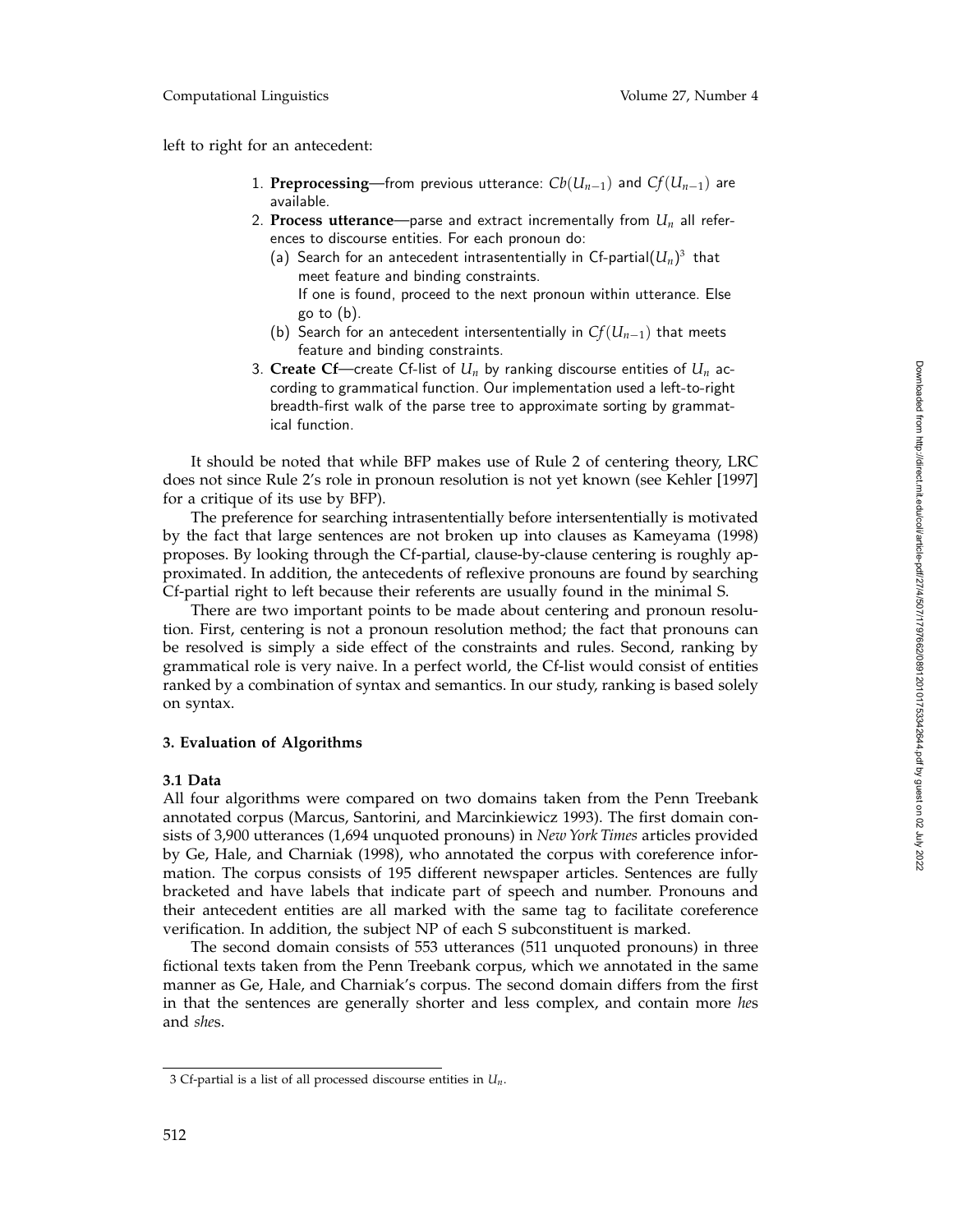## **3.2 Method**

The evaluation (Byron and Tetreault 1999) consisted of two steps: (1) parsing Penn Treebank utterances and (2) running the four algorithms. The parsing stage involved extracting discourse entities from the Penn Treebank utterances. Since we were solely concerned with pronouns having NP antecedents, we extracted only NPs. For each NP we generated a "filecard" that stored its syntactic information. This information included agreement properties, syntactic type, parent nodes, depth in tree, position in utterance, presence or absence of a determiner, gender, coreference tag, utterance number, whether it was quoted, commanding verb, whether it was part of a title, whether it was reflexive, whether it was part of a possessive NP, whether it was in a prepended phrase, and whether it was part of a conjoined sentence. The entities were listed in each utterance in order of mention except in the case of conjoined NPs. Conjoined entities such as *John and Mary* were realized as three entities: the singular entities *John* and *Mary* and the plural *John and Mary*. The plural entity was placed ahead of the singular ones in the Cf-list, on the basis of research by Gordon et al. (1999).

Conjoined utterances were broken up into their subutterances. For example, the utterance *United Illuminating is based in New Haven, Conn., and Northeast is based in Hartford, Conn.* was replaced by the two utterances *United Illuminating is based in New Haven, Conn.* and *Northeast is based in Hartford, Conn.* This strategy was inspired by Kameyama's (1998) methods for dealing with complex sentences; it improves the accuracy of each algorithm by 1% to 2%.

The second stage involved running each algorithm on the parsed forms of the Penn Treebank utterances. For all algorithms, we used the same guidelines as Strube and Hahn (1999): no world knowledge was assumed, only agreement criteria (gender, number) and binding constraints were applied. Unlike Strube and Hahn, we did not make use of sortal constraints. The number of each NP could be extracted from the Penn Treebank annotations, but gender had to be hand-coded. A database of all NPs was tagged with their gender (masculine, feminine, neuter). NPs such as *president* or *banker* were marked as androgynous since it is possible to refer to them with a gendered pronoun. Entities within quotes were removed from the evaluation since the S-list algorithm and BFP do not allow resolution of quoted text.

We depart from Walker's (1989) and Strube and Hahn's (1999) evaluations by not defining any discourse segments. Walker defines a discourse segment as a paragraph (unless the first sentence of the paragraph has a pronoun in subject position or unless it has a pronoun with no antecedent among the preceding NPs that match syntactic features). Instead, we divide our corpora only by discourses (newspaper article or story). Once a new discourse is encountered, the history list for each algorithm (be it the Cf-list or S-list) is cleared. Using discourse segments should increase the efficiency of all algorithms since it constrains the search space significantly.

Unlike Walker (1989), we do not account for false positives or error chains; instead, we use a "location"-based evaluation procedure. Error chains occur when a pronoun  $P_{i_2}$  refers to a pronoun  $P_{i_1}$  that was resolved incorrectly to entity  $E_k$  (where  $P_{i_2}$  and  $P_{i_1}$ ) evoke the same entity  $E_i$ ). So  $P_{i_2}$  would corefer incorrectly with  $E_k$ . In our evaluation, a coreference is deemed correct if it corefers with an NP that has the same coreference tag. So in the above situation, *P i* <sup>2</sup> would be deemed correct since it was matched to an expression that should realize the correct entity.

#### **3.3 Algorithm Modifications**

The BFP algorithm had to be modified slightly to compensate for underspecifications in its intrasentential resolution. We follow the same method as Strube and Hahn (1999);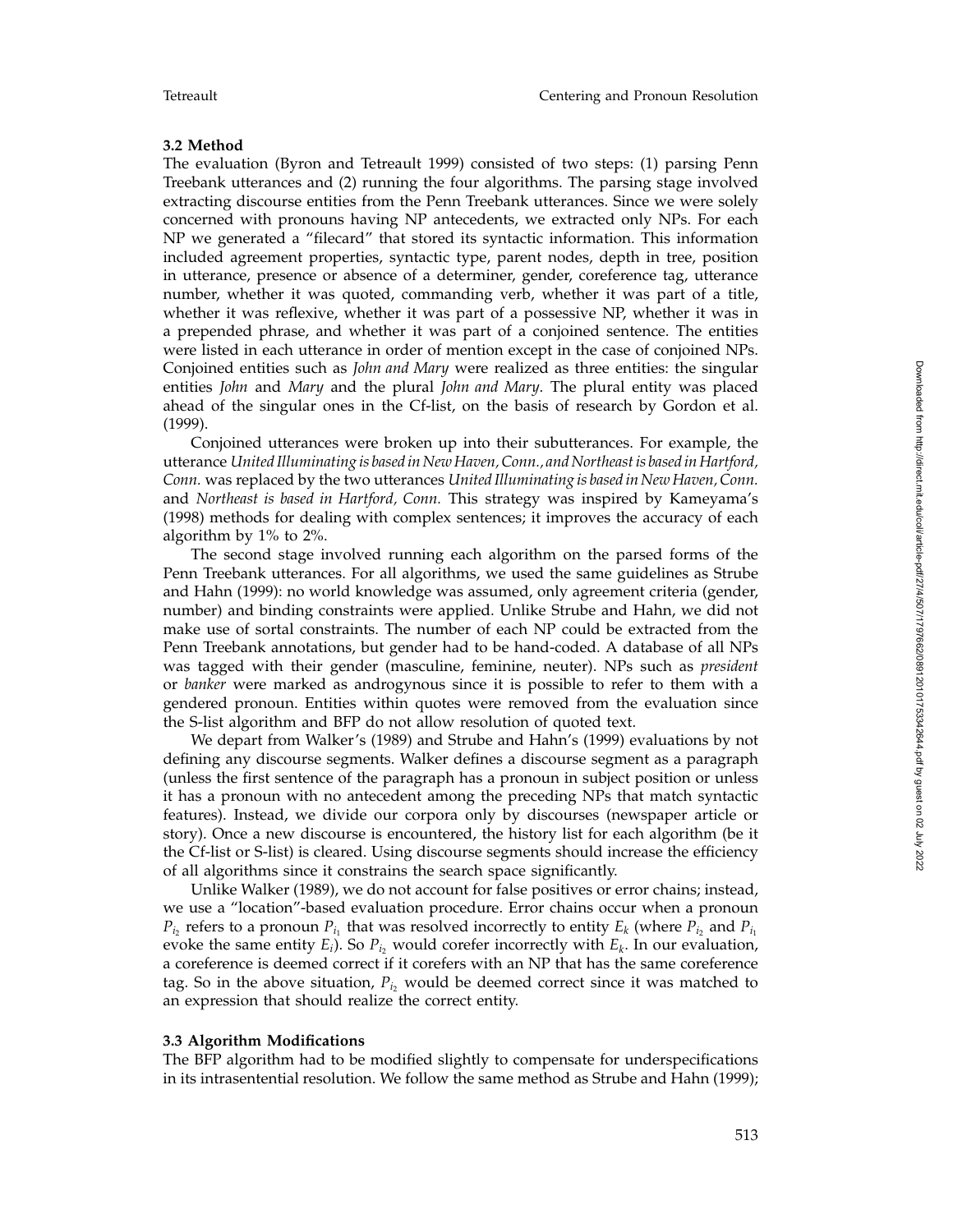that is, we first try to resolve pronouns intersententially using the BFP algorithm. If there are pronouns left unresolved, we search for an antecedent left to right in the same utterance. Strube and Hahn use Kameyama's (1998) specifications for complex sentences to break up utterances into smaller components. We keep the utterances whole (with the exception of splitting conjoined utterances).

As an aside, the BFP algorithm can be modified (Walker 1989) so that intrasentential antecedents are given a higher preference. To quote Walker, the alteration (suggested by Carter [1987]) involves selecting intrasentential candidates "only in the cases where no discourse center has been established or the discourse center has been rejected for syntactic or selectional reasons" (page 258). Walker applied the modification and was able to boost BFP's accuracy to 93% correct over the fiction corpus, 84% on *Newsweek* articles, and 64% on Tasks (up from 90%, 79%, and 49%, respectively). BFP with Carter's modification may seem quite similar to LRC except for two points. First, LRC seeks antecedents intrasententially regardless of the status of the discourse center. Second, LRC does not use Rule 2 in constraining possible antecedents intersententially, while BFP does so.

Because the S-list approach incorporates both semantics and syntax in its familiarity ranking scheme, a shallow version that uses only syntax is implemented in this study. This means that inferrables are not represented and entities rementioned as NPs may be underrepresented in the ranking.

Both the BFP and S-list algorithms were modified so that they have the ability to look back through all past Cf/S-lists. This puts the two algorithms on equal footing with the Hobbs and LRC algorithms, which allow one to look back as far as possible within the discourse.

Hobbs (1978) makes use of selectional constraints to help refine the search space for neutral pronouns such as *it*. We do not use selectional constraints in this syntax-only study.

#### **3.4 Results**

Two naive algorithms were created to serve as a baseline for results. The first, "most recent," keeps a history list of all entities seen within the discourse unit. The most recent entity that matches in gender, number, and binding constraints is selected as the antecedent for the pronoun. This method correctly resolves 60% of pronouns in both domains.

A slightly more complex baseline involves using the LRC algorithm but randomizing all Cf-lists considered. So, in the intrasentential component, the ranking of the entities in Cf-partial is random. Previous Cf-lists are also randomized after being processed. This method actually does well (69%) compared with the "intelligent" algorithms, in part because of its preference for intrasentential entities.

Tables 2 and 3 include results for the different algorithms over the two domains. "Success rate" as defined by Mitkov (2000) is the number of successfully resolved pronouns divided by the total number of pronouns. Two variations of LRC are included as further baselines. LRCsurf ranks its Cf-list by surface order only. LRC ranks the Cf-list by grammatical function. LRC-F is the best instantiation of LRC and involves moving entities in a prepended phrase to the back of the Cf-list (which is still ranked by grammatical function). LRC-P ranks its entities the same way as LRC-F except that it then moves all pronouns to the head of the Cf-list (maintaining original order). This algorithm was meant to be a hybrid of the S-list and LRC algorithms with the hope that performance would be increased by giving weight to pronouns since they would be more likely to continue the backward-looking center.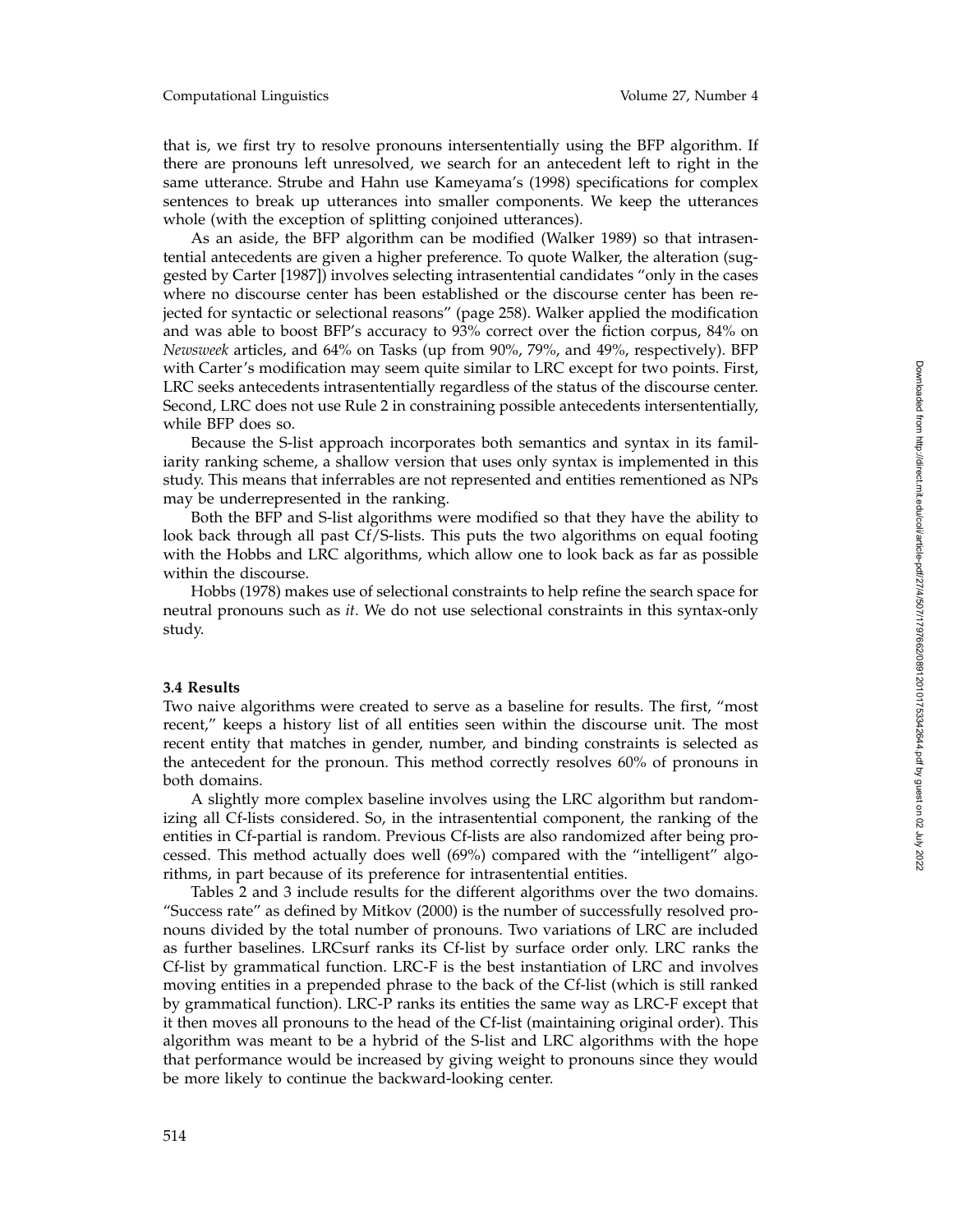| Pronoun resolution algorithms for <i>New fork limes</i> articles. |       |                     |               |               |
|-------------------------------------------------------------------|-------|---------------------|---------------|---------------|
| Algorithm                                                         | Right | <b>Success Rate</b> | % Right Intra | % Right Inter |
| <b>BFP</b>                                                        | 1004  | 59.4                | 75.1          | 48.0          |
| Random Cf                                                         | 1175  | 69.4                | 70.2          | 66.7          |
| S-list                                                            | 1211  | 71.7                | 74.1          | 67.5          |
| LRCsurf                                                           | 1266  | 74.7                | 72.0          | 81.6          |
| LRC.                                                              | 1268  | 74.9                | 72.0          | 82.0          |
| Hobbs                                                             | 1298  | 76.8                | 74.2          | 82.0          |
| LRC-F                                                             | 1362  | 80.4                | 77.7          | 87.3          |
| LRC-P                                                             | 1362  | 80.4                | 77.7          | 87.3          |
|                                                                   |       |                     |               |               |

**Table 2** Pronoun resolution algorithms for *New York Times* articles.

| Table 3 |                                                    |  |  |
|---------|----------------------------------------------------|--|--|
|         | Pronoun resolution algorithms for fictional texts. |  |  |

| Algorithm | Right | <b>Success Rate</b> | % Right Intra | % Right Inter |
|-----------|-------|---------------------|---------------|---------------|
| BFP       | 241   | 46.4                | 81.8          | 43.8          |
| S-list    | 337   | 66.1                | 84.4          | 56.5          |
| Random Cf | 367   | 71.1                | 84.3          | 62.5          |
| LRCsurf   | 372   | 72.1                | 84.3          | 64.2          |
| LRC.      | 372   | 72.1                | 84.3          | 64.2          |
| LRC-P     | 378   | 74.0                | 84.3          | 66.2          |
| Hobbs     | 414   | 80.1                | 85.8          | 75.2          |
| LRC-F     | 420   | 81.1                | 86.0          | 76.2          |

## **4. Discussion**

For this study, we use McNemar's test to test whether the difference in performance of two algorithms is significant. We adopt the standard statistical convention of  $p \leq 0.05$ for determining whether the relative performance is indeed significant.

First, we consider LRC in relation to the classical algorithms: Hobbs, BFP, and S-list. We found a significant difference in the performance of all four algorithms (e.g., LRC and S-list:  $p \le 0.00479$ ), though Hobbs and LRC performed the closest in terms of getting the same pronouns right. These two algorithms perform similarly for two reasons. First, both search for referents intrasententially and then intersententially. In the *New York Times* corpus, over 71% of all pronouns have intrasentential referents, so clearly an algorithm that favors the current utterance will perform better. Second, both search their respective data structures in a salience-first manner. Intersententially, both examine previous utterances in the same manner: breadth-first based on syntax. Intrasententially, Hobbs does slightly better since it first favors antecedents close to the pronoun before searching the rest of the tree. LRC favors entities near the head of the sentence under the assumption that they are more salient. These algorithms' similarities in intra- and intersentential evaluation are reflected in the similarities in their percentage correct for the respective categories.

Although S-list performed worse than LRC over the *New York Times* corpus, it did fare better over the fictional texts. This is due to the high density of pronouns in these texts, which S-list would rank higher in its salience list since they are hearer-old. It should be restated that a shallow version (syntax only) of the S-list algorithm is implemented here.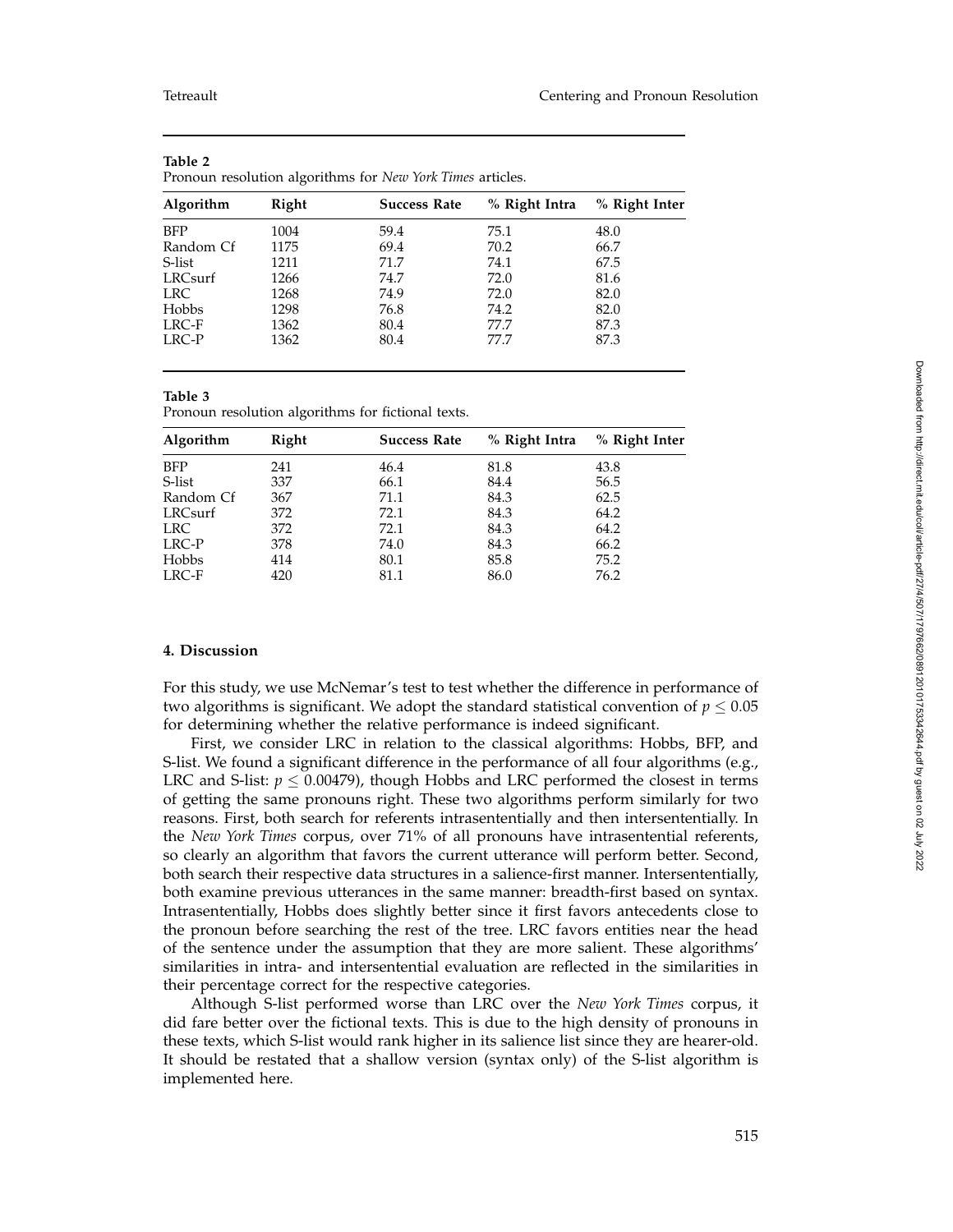The standing of the BFP algorithm should not be surprising given past studies. For example, Strube (1998) found that the S-list algorithm performed at 91% correct on three *New York Times* articles, while the best version of BFP performed at 81%. This 10% difference is reflected in the present evaluation as well. The main drawback for BFP was its preference for intersentential resolution. Also, BFP, as formally defined, does not have an intrasentential processing mechanism. For the purposes of the project, the LRC intrasentential technique was used to resolve pronouns that could not be resolved by the BFP (intersentential) algorithm. It is unclear whether this is the optimal intrasentential algorithm for BFP.

LRC-F is much better than LRC alone considering its improvement of over 5% in the newspaper article domain and over 7% in the fictional domain. This increase is discussed in the following section. The hybrid algorithm (LRC-P) has the same accuracy rate as LRC-F, though each gets 5 instances right that the other does not.

## **5. Examining Psycholinguistic Claims of Centering**

Having established LRC as a fair model of centering given its performance and incremental processing of utterances, we can use it to test empirically whether psycholinguistic claims about the ordering of the Cf-list are reflected in an increase in accuracy in resolving pronouns. The reasoning behind the following corpus tests is that if the predictions made by psycholinguistic experiments fail to increase performance or even lower performance, then this suggests that the claims may not be useful. As Suri, Mc-Coy, and DeCristofaro (1999, page 180) point out: "the corpus analysis reveals how language is actually used in practice, rather than depending on a small set of discourses presented to the human subjects."

In this section, we use our corpus evaluation to provide counterevidence to the claims made about using genitives and prepended phrases to rank the Cf-list, and we propose a new Cf-list ranking based on these results.

#### **5.1 Moving Prepended Phrases**

Gordon, Grosz, and Gilliom (1993) carried out five self-paced reading time experiments that provided evidence for the major tenets of centering theory: that the backwardlooking center (Cb) should be realized as a pronoun and that the grammatical subject of an utterance is most likely to be the Cb if possible. Their final experiment showed that surface position also plays a role in ranking the Cf-list. They observed that entities in surface-initial nonsubject positions in the previous sentence had about the same repeated-name penalty as an entity that had been the noninitial subject of the previous sentence. These results can be interpreted to mean that entities in subject position and in prepended phrases (nonsubject surface-initial positions) are equally likely to be the Cb.

So the claim we wished to test was whether sentence-initial and subject position can serve equally well as the Cb. To evaluate this claim, we changed our parser to find the subject of the utterance. By tagging the subject, we know what entities constitute the prepended phrase (since they precede the subject). We developed two different methods of locating the subject. The first simply takes the first NP that is the subject of the first S constituent. It is possible that this S constituent is not the top-level S structure and may even be embedded in a prepended phrase. This method is called LRC-F since it takes the first subject NP found. The second method (LRC-S) selects the NP that is the subject of the top-level S structure. If one cannot be found, then the system defaults to the first method. The result of both tagging methods is that all NPs preceding the chosen subject are marked as being in a prepended phrase.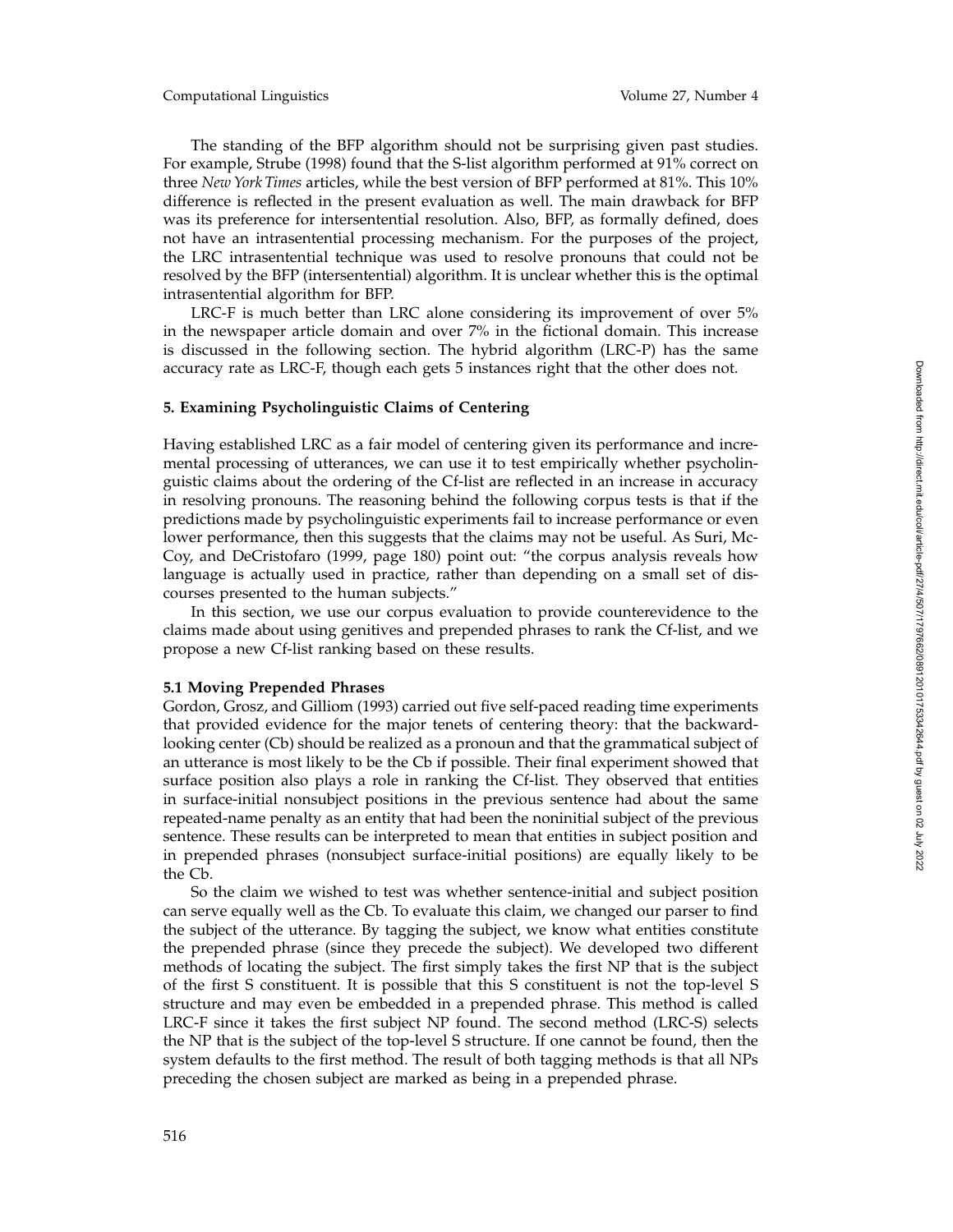| Prepended phrase movement experiments over New York Times articles. |                  |                     |                  |                      |
|---------------------------------------------------------------------|------------------|---------------------|------------------|----------------------|
| <b>Prepended Movement</b>                                           |                  |                     |                  | <b>Standard Sort</b> |
| Algorithm                                                           | <b>Norm</b>      | Pre                 | Norm             | Pre                  |
| LRC-F<br>LRC-S                                                      | 76.21%<br>75.97% | $80.40\%$<br>80.08% | 79.63%<br>78.81% | 75.50%<br>74.85%     |

**Table 4**

Eight different corpus trials were carried out involving the two different parsing algorithms (LRC-F and LRC-S) and two different ordering modifications: (1) ranking the Cf-list after processing and (2) modifying the order of entities before processing the utterance. The standard Cf-list consists of ranking entities by grammatical role and surface order. As a result, prepended phrases would still be ranked ahead of the main subject. The modified Cf-list consists of ranking the main clause by grammatical role and placing all entities in the prepended phrase after all entities from the main clause. The second method involves reordering the utterance before processing. This technique was motivated mostly by the order we selected for pronoun resolution: an antecedent is first searched for in the Cf-partial, then in the past Cf-lists, and finally in the entities of the same utterance not in the Cf-partial. Pronouns in prepended phrases frequently refer to the subject of the same utterance as well as to entities in the previous utterance. Moving the prepended entities after the main clause entities before evaluation achieves the same result as looking in the main clause before the intersentential search.

Table 4 contains the results of the trials over the *New York Times* domain. "Prepended movement" refers to ranking the Cf-list with prepended entities moved to the end of the main clause; "Standard sort" refers to maintaining the order of the Cf-list. "Norm" means that prepended entities were not moved before the utterance was processed. "Pre" means that the entities were placed behind the main clause.

All statistics (within the respective algorithms) were deemed significant relative to each other using McNemar's test. However, it should be noted that between the best performers for LRC-F and LRC-S (movement of prepended phrases before and after Cf-list, column 2), the difference in performance is insignificant ( $p \le 0.624$ ). This indicates that the two algorithms fare the same. The conclusion is that if an algorithm prefers the subject and marks entities in prepended phrases as less salient, it will resolve pronouns better.

## **5.2 Ranking Complex NPs**

The second claim we wished to test involved ranking possessor and possessed entities realized in complex NPs. Walker and Prince (1996) developed the complex NP assumption that "In English, when an NP evokes multiple discourse entities, such as a subject NP with a possessive pronoun, we assume that the Cf ordering is from left to right within the higher NP" (page 8). So the Cf-list for the utterance *Her mother knows Queen Elizabeth* would be {*her*, *mother*, *Elizabeth*}. Walker and Prince note that the theory is just a hypothesis but motivate its plausibility with a complex example.

However, a series of psycholinguistic experiments carried out by Gordon et al. (1999) refute Walker and Prince's claim that the entities are ordered left to right. Gordon et al. found that subjects had faster reading rates for small discourses in which a pronoun referred to the possessed entity rather than the possessor entity.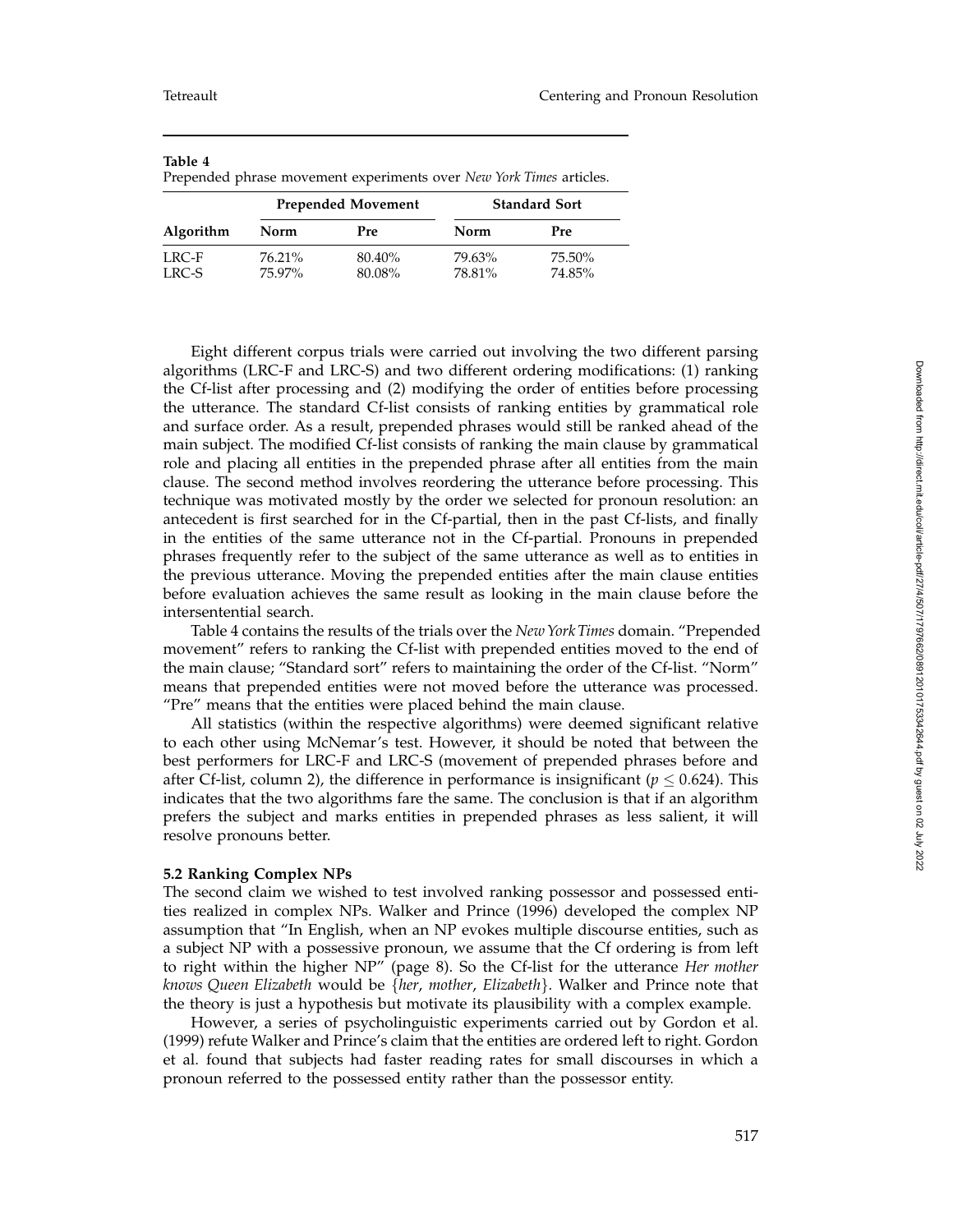| Results of evaluating pronoun resolution algorithms for New York Tim |        |        |        |  |
|----------------------------------------------------------------------|--------|--------|--------|--|
| Algorithm                                                            | WР     | +Gen   | $+Pos$ |  |
| LRC-F                                                                | 80.04% | 79.99% | 78.41% |  |
| LRC-S                                                                | 80.40% | 80.34% | 78.83% |  |
| LRC.                                                                 | 76.15% | 76.03% | 74.47% |  |

**Table 5** nes articles.

**Table 6**

Results of evaluating pronoun resolution algorithms for Fiction texts.

| Algorithm | WP     | +Gen   | $+Pos$ |
|-----------|--------|--------|--------|
| LRC-F     | 79.73% | 79.58% | 79.42% |
| LRC-S     | 81.08% | 81.08% | 80.88% |
| LRC.      | 80.31% | 80.15% | 79.81% |

Hobbs (1978) also assumes Gordon et al.'s interpretation in his pronoun algorithm. He assumes that possessor entities are nested deeper in the parse tree, so when the algorithm does a breadth-first search of the tree, it considers the possessed NP to be the most prominent.

To see which claim is correct, we altered the Cf-list ranking to put possessed entities before possessor entities. The original LRC ordered them left to right as Walker and Prince (WP) suggest. Tables 5 and 6 include results for both domains. "+gen" indicates that only complex NPs containing genitive pronouns were reversed; "+pos" indicates that all possessive NPs were reversed, matching Gordon et al.'s study. The results indicate for both domains that Walker and Prince's theory works better, though marginally (for all domains and algorithms, significance levels between WP and +gen are under 0.05). For the *New York Times* domain, the difference in the actual number correct between LRC-S with WP and LRC-S with +pos is 1,362 to 1,337 or 25 pronouns, which is substantial ( $p \leq 1.4e^{-0.06}$ ) over a corpus of 1,691 pronouns. Likewise, for the fictional texts, 1 extra pronoun is resolved incorrectly when using Gordon et al.'s method.

Looking at the difference in what each algorithm gets right and wrong, it seems that type of referring expression and mention count play a role in which entity should be selected from the complex NP. If an entity has been mentioned previously or is realized as a pronoun, it is more likely to be the referent of a following pronoun. This would lend support to Strube and Hahn's S-list and functional centering theories (Strube and Hahn 1996), which maintain that type of referring expression and previous mention influence the salience of each entity with the S-list or Cf-list.

#### **6. Conclusions**

In this paper we first presented a new pronoun resolution algorithm, Left-Right Centering, which adheres to the constraints of centering theory and was inspired by the need to remedy a lack of incremental processing in Brennan, Friedman, and Pollard's (1987) method. Second, we compared LRC's performance with that of three other leading pronoun resolution algorithms, each one restricted to using only syntactic information. This comparison is significant in its own right because these algorithms have not been previously compared, in computer-encoded form, on a common corpus. Coding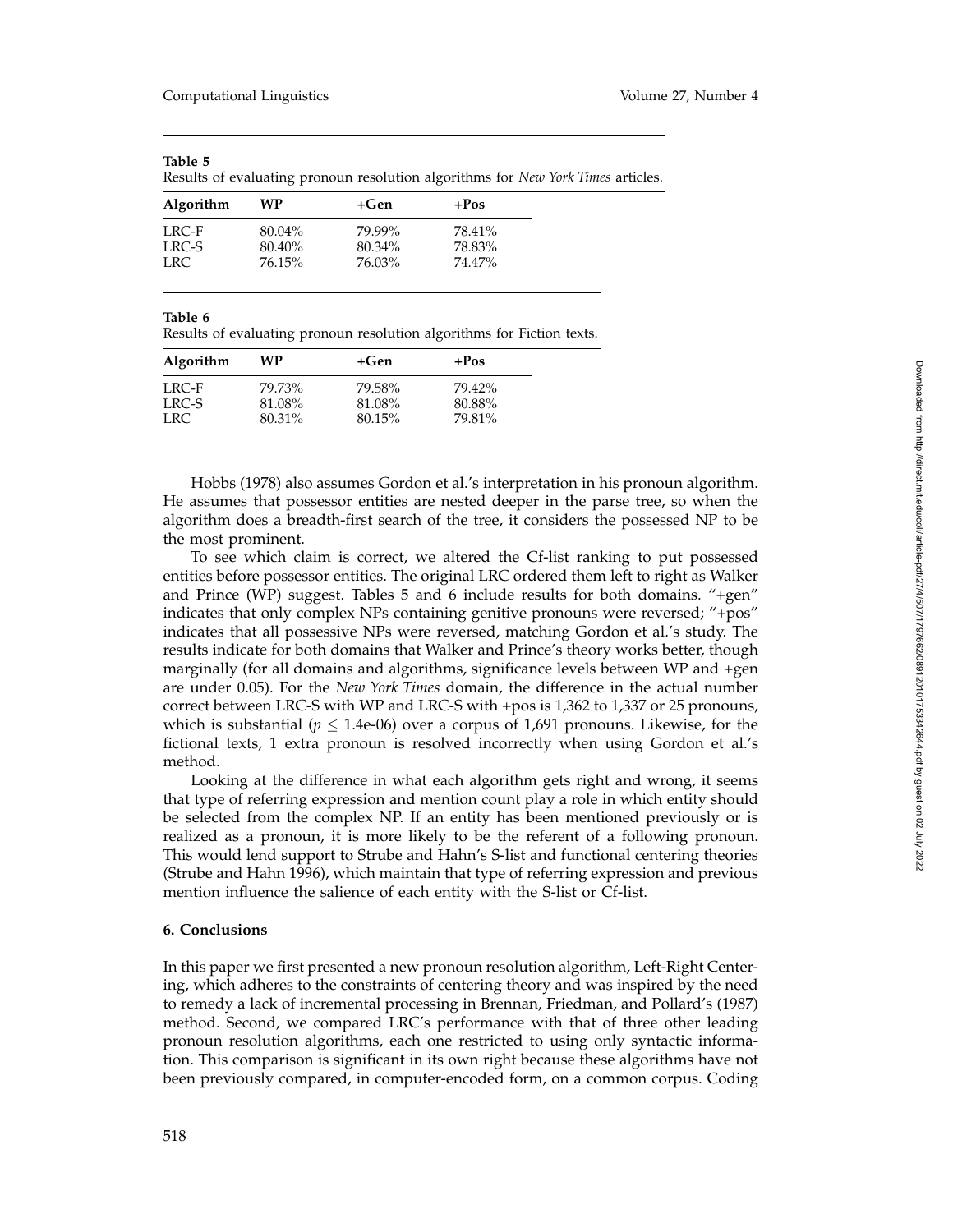all the algorithms allows one to quickly test them on a large corpus and eliminates human error. Third, we tried to improve LRC's performance by incorporating theories on Cf-list construction derived from psycholinguistic experiments. Our corpus-based evaluation showed that prepended phrases should not be ranked prominently in the Cf-list as Gordon, Grosz, and Gilliom (1993) suggest. Our results also showed that Walker and Prince's (1996) complex NP assumption performs marginally better than the opposite theory based on experimental results. We believe that corpus-based analyses such as this one not only increase performance in resolution algorithms but also can aid in validating the results of psycholinguistic studies, which are usually based on small sequences of utterances.

## **7. Future Work**

The next step is to research ways of breaking up complex utterances and applying centering to these utterances. An overlooked area of research, the incorporation of quoted phrases into centering and pronoun resolution, should be explored. Research into how transitions and the backward-looking center can be used in a pronoun resolution algorithm should also be carried out. Strube and Hahn (1996) developed a heuristic of ranking transition pairs by cost to evaluate different Cf-ranking schemes. Perhaps this heuristic could be used to constrain the search for antecedents.

It should be noted that all the algorithms analyzed in this paper are syntax based (or modified to be syntax based). Incorporating semantic information such as sortal constraints would be the next logical development for the system. We believe that purely syntax-based resolution algorithms probably have an upper bound of performance in the mid 80s and that developing an algorithm that achieves 90% or better accuracy over several domains requires semantic knowledge. In short, the results presented here suggest that purely syntactic methods cannot be pushed much farther, and the upper limit reached can serve as a baseline for approaches that combine syntax and semantics.

There are several other psycholinguistic experiments that can be verified using our computational corpus-based approach. The effects of parallelism and other complex NPs such as plurals still need to be investigated computationally.

#### **Acknowledgments**

I am grateful to Barbara Grosz for aiding me in the development of the LRC algorithm and for discussing centering theory issues. I am also grateful to Donna Byron, who was responsible for much brainstorming, cross-checking of results, and coding of the Hobbs algorithm. I am thankful as well for Jenny Rogers's work in annotating the fictional texts from the Penn Treebank in the same style used by Ge, Hale, and Charniak (1998). Special thanks go to Michael Strube, James Allen, Lenhart Schubert, and Mark Core for advice and brainstorming. I would also like to thank Eugene Charniak and Niyu Ge for the annotated, parsed Penn Treebank corpus, which proved invaluable.

Partial support for the research reported in this paper was provided by the National Science Foundation under Grants

IRI-90-09018, IRI-94-04756, and CDA-94-01024 to Harvard University and by DARPA Research Grant F30602-98-2-0133 to the University of Rochester.

#### **References**

- Brennan, Susan E., Marilyn W. Friedman, and Carl J. Pollard. 1987. A centering approach to pronouns. In *Proceedings of the 25th Annual Meeting of the Association for Computational Linguistics*, pages 155–162.
- Byron, Donna K. and Joel R. Tetreault. 1999. A flexible architecture for reference resolution. In *Proceedings of the 9th Conference of the European Chapter of the Association for Computational Linguistics* , pages 229–232.
- Carter, David M. 1987. *Interpreting Anaphors in Natural Language Texts*. Ellis Horwood, Chichester, UK.